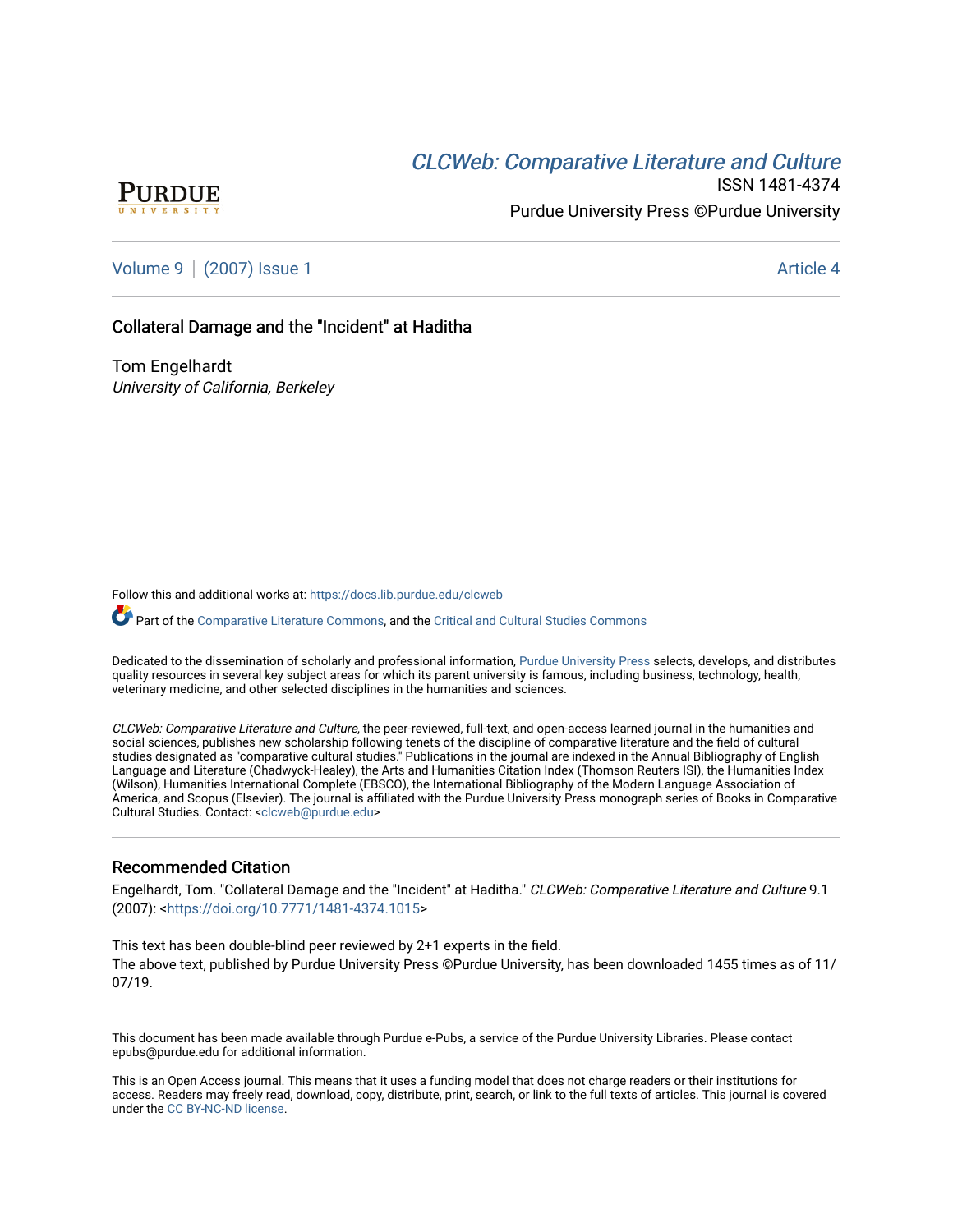**PURDUE** 

UNIVERSITY PRESS <http://www.thepress.purdue.edu>



ISSN 1481-4374 <http://docs.lib.purdue.edu/clcweb> Purdue University Press ©Purdue University

CLCWeb: Comparative Literature and Culture, the peer-reviewed, full-text, and open-access learned journal in the humanities and social sciences, publishes new scholarship following tenets of the discipline of comparative literature and the field of cultural studies designated as "comparative cultural studies." In addition to the publication of articles, the journal publishes review articles of scholarly books and publishes research material in its Library Series. Publications in the journal are indexed in the Annual Bibliography of English Language and Literature (Chadwyck-Healey), the Arts and Humanities Citation Index (Thomson Reuters ISI), the Humanities Index (Wilson), Humanities International Complete (EBSCO), the International Bibliography of the Modern Language Association of America, and Scopus (Elsevier). The journal is affiliated with the Purdue University Press monograph series of Books in Comparative Cultural Studies. Contact: <clcweb@purdue.edu>

# Volume 9 Issue 1 (March 2007) Article 4 Tom Engelhardt, "Collateral Damage and the 'Incident' at Haditha"

<http://docs.lib.purdue.edu/clcweb/vol9/iss1/4>

Contents of CLCWeb: Comparative Literature and Culture 9.1 (2007) Thematic Issue Representing Humanity in an Age of Terror Edited by Sophia A. McClennen and Henry James Morello <http://docs.lib.purdue.edu/clcweb/vol9/iss1/>

Abstract: In his paper, "Collateral Damage and the 'Incident' at Haditha," Tom Engelhardt provides a comparative analysis of the massacres of innocent civilians in the Viet Nam and Iraqi wars. Focusing on the events of My Lai, Haditha, Abu Ghraib, and Fallujah, Engelhardt traces the uncanny resemblance between the ways that the military attempted to contain the flow of information about these atrocities. Engelhardt analyzes the rhetorical tropes of media coverage via the favored terms of "collateral damage" and "incident" and the preferred statistics that always claim that 99.9% of the military conducts itself professionally. The fact that the media not only accepts but also promotes such specious terms and statistics has dire consequences for the public's ability to make sense of the atrocities of war. Engelhardt's analysis reveals how the practice of war and the language it depends on create a mass of unknowable enemies that are easy to kill and even easier to forget.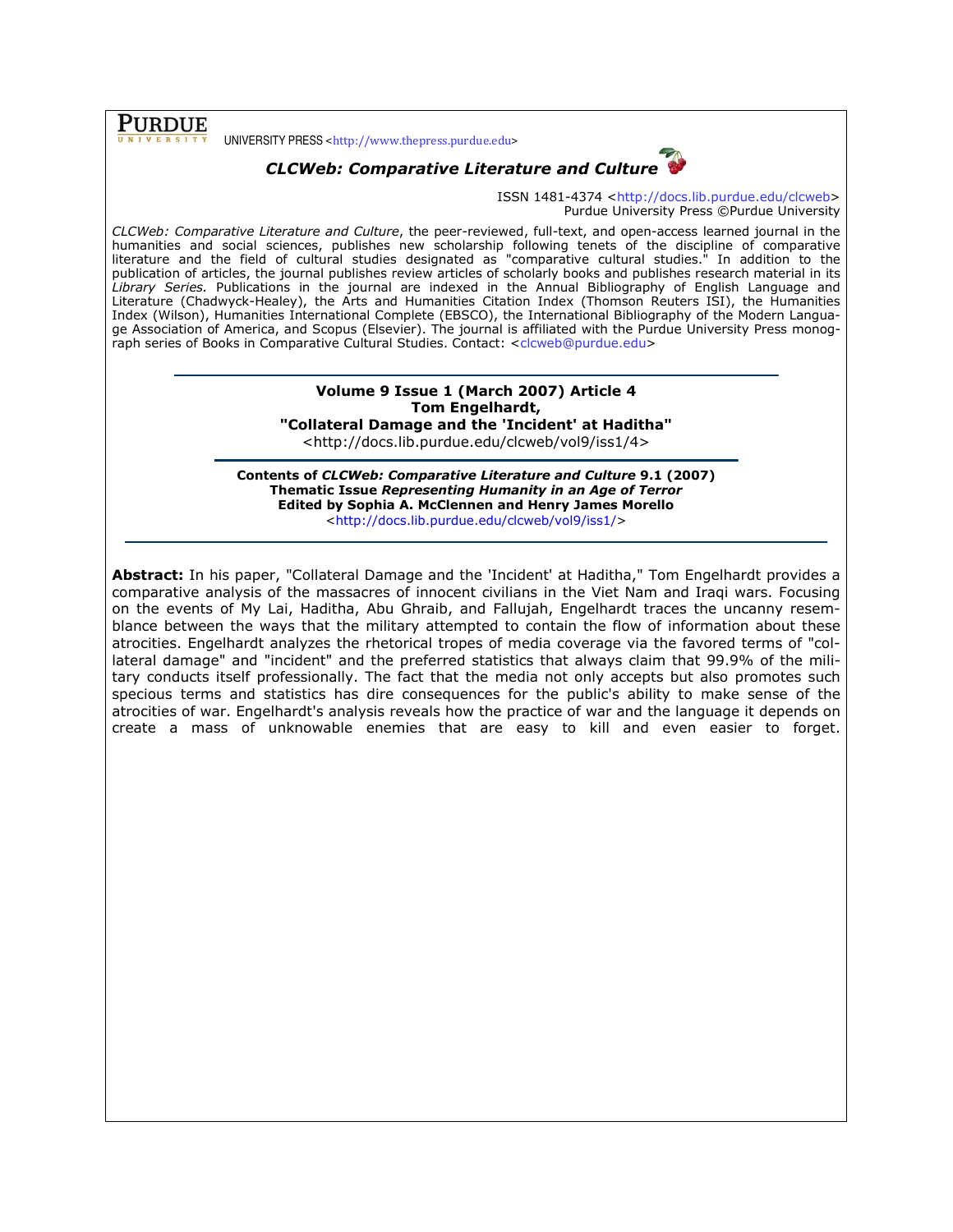Tom Engelhardt, "Collateral Damage and the 'Incident' at Haditha" page 2 of 10 CLCWeb: Comparative Literature and Culture 9.1 (2007): <http://docs.lib.purdue.edu/clcweb/vol9/iss1/4> Thematic Issue, Representing Humanity in an Age of Terror. Ed. Sophia A. McClennen and Henry James Morello

### Tom ENGELHARDT

### Collateral Damage and the "Incident" at Haditha

 First news stories about the My Lai massacre (picked up from an army publicity release), March 1968: The New York Times labeled the operation a significant success: "American troops caught a North Vietnamese force in a pincer movement on the central coastal plain yesterday, killing 128 enemy soldiers in day-long fighting." United Press International called it an "impressive victory," and added a bit of patriotic color: "The Vietcong broke and ran for their hide-out tunnels. Six-and-a-half hours later, 'Pink Village' had become a 'Red, White and Blue Village'";

The New York Times, November 21, 2005: "The Marine Corps said Sunday that 15 Iraqi civilians and a Marine were killed Saturday when a roadside bomb exploded in Haditha, 140 miles northwest of Baghdad. The bombing on Saturday in Haditha, on the Euphrates in the Sunni-dominated province of Anbar, was aimed at a convoy of American Marines and Iraqi Army soldiers, said Capt. Jeffrey S. Pool, a Marine spokesman. After the explosion, gunmen opened fire on the convoy. At least eight insurgents were killed in the firefight, the captain said" (http://www.tompaine.com/print/the\_man\_from\_haditha.php);

Knight Ridder, March 21, 2006: "Questions about the incident [at Ishaqi] focus on diverging U.S. military and Iraqi police accounts of the raid, which happened around 2:30 a.m. on March 15 on a house about 60 miles north of Baghdad. Both sides and neighbors agree that U.S. troops were involved in a firefight with a suspected member of al-Qaida in Iraq. But the U.S. account gave the death toll as four and said the house collapsed from the heavy fire it took during the fighting. The al-Qaida suspect was found alive in the rubble and arrested, the U.S report on the incident said. Iraqi police, however, contend that U.S. troops gathered 11 people in the house into a single room and executed them, before destroying the house as they left the area." (http://www.realcities.com/mld/krwashington/14153500.htm)

Charlie Company, which had suffered 28 casualties in its first months in the area without ever seeing the Vietnamese enemy, was bent on revenge when, on March 16, 1968, it entered the sub-hamlet of My Lai 4, known to the soldiers as "Pinkville," on the Battambang Peninsula in Quangnai Province. Looking for the reputed "headquarters" of the 48th Vietcong Battalion, they found only women, children, infants, and old men, none resistant, many finishing breakfast. Almost all were slaughtered, upwards of 500 human beings.

At Haditha, we know that, in the phrase of the soldier who first reported the My Lai massacre, "something rather dark and bloody" -- and, it seems, criminal -- happened. It started with Kilo Company, 3rd Battalion, 1st Marine Regiment, 1st Marine Division, a "feral" unit, living in a "Lord of the Flies" encampment (as described by British journalist Oliver Poole who paid it a frightening visit), on its third tour of duty in Iraq (http://www.telegraph.co.uk/news/main.jhtml?xml=/news/2006/06/01/wbush101.xml). It had already been in some of the darkest, bloodiest, most feral fighting of the counterinsurgency war -- the destruction of much of the city of Fallujah (http://www.tomdispatch.com/index.mhtml?pid=2124) in November 2004. After watching a company member die from a roadside bomb that November day a year later, some of the unit's soldiers evidently massacred 24 Iraqi civilians who happened to be living nearby in the town of 90,000 in the heartland of the Sunni insurgency. A My Lai-style cover-up followed.

Other than revealing just how overstretched the American military is in Iraq, such an "incident" (as American officials liked to call such horrors back in the Vietnam era and still do today) is also a kind of confession -- of failure. If, as a soldier, you feel you are protecting anyone in an area, you do not simply slaughter random civilians, no matter how you may "snap." To commit such acts, these Marines must have concluded in the most visceral way that there simply were no Iraqis to protect in Haditha, perhaps in the Sunni provinces of Iraq altogether, perhaps in the whole country. You only slaughter the helpless face-to-face when even small children have become aliens, the enemy, so tainted by evil, by the killing of your people, that there's no hope for them. Think of it as on-theground military democracy, the grimmest sort of popular vote on whether you or the insurgents are winning the war. It's a small enough step in such circumstances from the knowledge that the enemy might be anywhere to the thought that the enemy is everywhere, and then to the feeling that every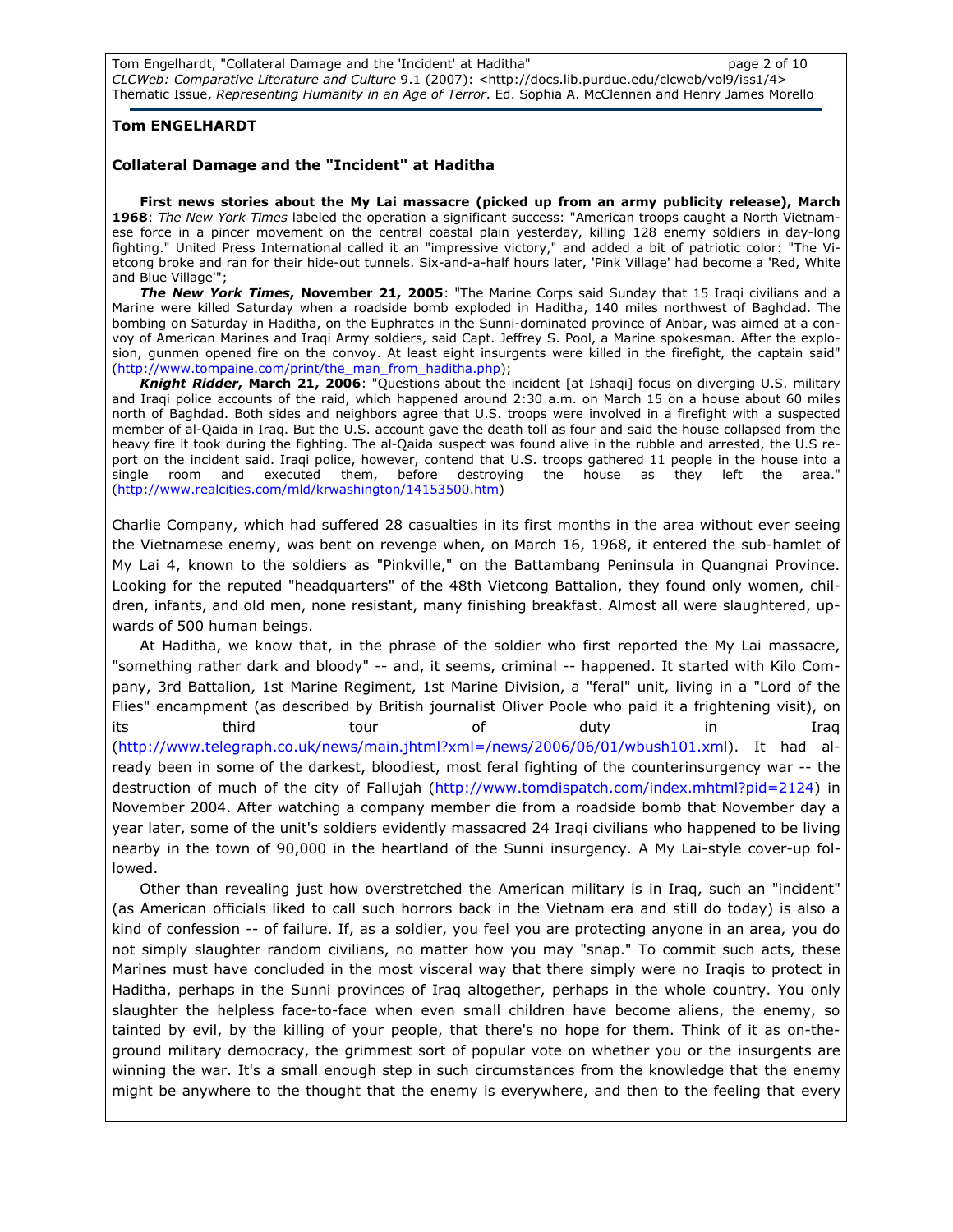Tom Engelhardt, "Collateral Damage and the 'Incident' at Haditha" bage 3 of 10 CLCWeb: Comparative Literature and Culture 9.1 (2007): <http://docs.lib.purdue.edu/clcweb/vol9/iss1/4> Thematic Issue, Representing Humanity in an Age of Terror. Ed. Sophia A. McClennen and Henry James Morello

Vietnamese/Iraqi is an enemy -- or, as the slaughtered were termed in the initial military indictment of My Lai's Lieutenant William Calley, every "Oriental human being" a "VC." Even a baby sucking at its mother's breast might, as one My Lai defendant claimed, be helping to conceal a hidden grenade.

The process by which all human beings in a region transmogrify into the hated and feared enemy works in reverse as well. As in the case of My Lai, the dead by some strange process can change back into aunts, grandfathers, children, babies. It can happen on the spot. As Ryan Briones, the first Marine from Kilo Company to speak out (though evidently not one of the killers), described the scene: "They ranged from little babies to adult males and females. I'll never be able to get that out of my head. I can still smell the blood. This left something in my head and heart" (<http://www.cbc.ca/world/story/2006/05/31/haditha-families.html?ref=rss>).

Such "incidents" were far more common than we care to imagine in Vietnam and are undoubtedly more common in Iraq as well. Think of this as an endless feedback loop, the ultimate self-fulfilling prophesy (<http://www.toledoblade.com/apps/pbcs.dll/section?Category=SRTIGERFORCE>). Scholar Juan Cole at his Informed Comment blog speculates "that the number of Iraqis in Anbar Province who said it was all right to attack US troops doubled to 80 percent in 2006 from 40-odd percent in January of 2004. Doubled. And Ishaqi and Haditha and lots of similar such incidents are the reason for this doubling" (<http://www.juancole.com/2006/06/ishaqi-massacre-emerges-in-wake-of.html>).

Just this week, the U.S. military concluded a rather hurried investigation of the "rather dark and bloody" events in the town of Ishaqi, also in the Sunni heartland -- and despite protests from the Iraqi government that this represented an unreasonable "rush to judgment" -- described the "incident" (<http://edition.cnn.com/2006/WORLD/meast/06/03/iraq.inquiries/>) in the following way: "The [American] forces, upon arrival, began taking direct fire from the building. As the enemy fire persisted, the ground force commander appropriately reacted by incrementally escalating the use of force from small arms fire to rotary wing aviation, and then to close air support, ultimately eliminating the threats: "The investigating officer concluded that possibly up to nine collateral deaths resulted from this engagement but could not determine the precise number due to collapsed walls and heavy debris. Allegations that the troops executed a family living in this safe house, and then hid the alleged crimes by directing an air strike, are absolutely false" (http://newsblaze.com/story/20060603075622tsop.nb/newsblaze/IRAQ0001/Iraq.html).

Note that, under challenge, the al-Qaeda member and three "terrorist" associates in the initial Ishaqi report multiplied. There are now nine extra "collateral deaths," just as those "insurgents" in the initial military report from Haditha, according to the Time Magazine piece that broke the story, had already turned into civilian "collateral damage" in the first Marine probe of what happened there. ("[T]he deaths were the result of 'collateral damage' rather than malicious intent by the Marines" (<http://www.time.com/time/world/printout/0,8816,1174649,00.html>). The Iraqi police, who identified the deaths in Ishaqi as execution-style murders beg to disagree with the American conclusions, but let's leave aside the issue of criminal intent. What else do the "incidents" at Ishaqi, Haditha, and My Lai have in common?

As a start, you would never have learned about them from the U.S. military. My Lai took almost a year to make its way out of elaborate layers of cover-up via a then-unknown journalist named Seymour Hersh, and into major newspapers as well as -- in full photographic horror -- Life Magazine. Abu Ghraib took months to make it into full digital-photo horror on Sixty Minutes II and into the New Yorker magazine, thanks again to Seymour Hersh. Haditha took almost four months to make it into Time. (Knight Ridder -- a rarity -- reported the Iraqi and American versions of Ishaqi at once.) Imagine what realities may lie behind all the other news reports taken from military press releases or press conferences of "insurgent" or "terrorist" deaths in places no western journalist can venture in Iraq (or Afghanistan) (<http://en.wikipedia.org/wiki/Abu\_Ghraib\_prison>).

The American military's mode of response to any "incident" almost invariably turns out to be a long journey from the truth. The dead are always initially "insurgents" or "terrorists" (or "Vietcong" in the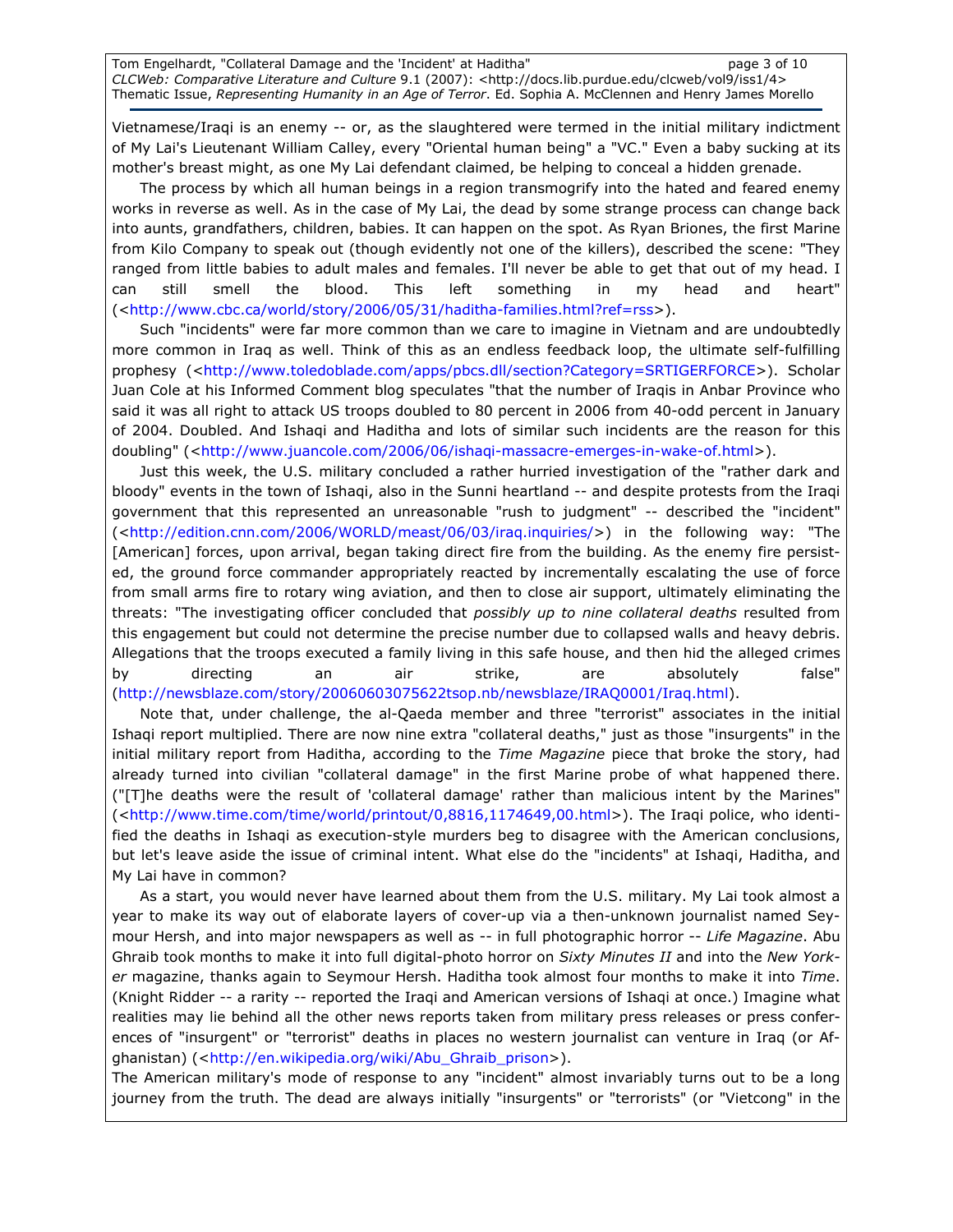Vietnam era). When, for instance, you see reports of the deaths of "insurgents" in bombing attacks, whether on urban neighborhoods in Iraq or villages in southern Afghanistan -- "Airstrike kills up to 80 Taliban, U.S. officials say" (<http://www.newschannel5.tv/News/Other/2997/>) -- there is every reason simply not to believe them, not without knowing who counted and how they identified the dead as the enemy.

Carnage is always portrayed by the military as justified and the death of civilians, if finally admitted, invariably as "accidental" in pursuit of the enemy; hence, "collateral damage." When Iraqis or Afghans (or once upon a time, Vietnamese) claim otherwise, such claims are invariably rejected on the spot by Pentagon spokesmen. On the face of it, the natives are never reliable or objective witnesses to killings in their own country -- the police in Ishaqi, to give but one example, might be infiltrated by or working with the insurgents. American reporters, once they cross certain lines, are no less unreliable. "Time Magazine, which first began making inquiries about the [Haditha] incident in January, reported that when one of its staff members asked [Marine spokesman Jeffrey S.] Pool about the allegations, he accused the journalist of being duped by terrorists. 'I cannot believe you're buying any of this,' the magazine said the officer wrote in an e-mail. 'This falls into the same category of any aqi [al-Qaeda in Iraq] propaganda'"

(<http://www.hkstandard.com.hk/news\_detail.asp?we\_cat=6&art\_id=19948&sid=8229886&con\_type =1&d\_str=20060602>). Pool was the Marine spokesman who made the initial, fraudulent announcement about Haditha in November 2005. In fact, to the Pentagon, there is only one objective, reliable investigator of potential U.S. military crimes to be called upon -- and that's the military itself. No genuine outside investigators can ever be brought into such a case. (Recently, the Iraqi prime minister demanded that the U.S. turn over its "investigative files" on the Marines in Haditha, so that his people could pursue their own investigation. Small piece of advice, Mr. Maliki: Don't hold your breath.)

Having rejected on-the-spot claims by locals and asserted that nothing out of the ordinary has happened, should challenges nonetheless persist, official military spokesmen fall back to secondary positions, conforming, at least minimally, to whatever embarrassing information is emerging. If the problem threatens to settle in, an "investigation" will be announced and then allowed to fade into the woodwork. Who, for instance, remembers the results of the investigation into the bombing of a wedding party in the village of Mukaradeeb near the Syrian border back in May 2004 which resulted in 42 deaths, including (according to those who were there) 27 in one extended family, 14 children in all? The U.S. military claimed initially that a "suspected foreign fighter safe house" had been hit. Later, Major General James Mathis asked: "How many people go to the middle of the desert ... to hold a wedding 80 miles from the nearest civilization?" Baghdad military spokesman Brig. Gen. Mark Kimmit finally admitted festivities were ongoing in this fashion: "There may have been some kind of celebration. Bad people have celebrations, too" (<http://www.guardian.co.uk/print/0,3858,4929336-103550,00.html>).

If the "incident" or "incidents" won't go away, then not one, but multiple military investigations ensue; the fatter their findings, the better. There have already been three on Haditha, two still underway; perhaps twelve on Abu Ghraib. The affair then drags out, growing ever more detailed and murkier until, once again, attention fades or the spotlight shifts elsewhere. Already on Haditha, we are being told by all and sundry in official positions not to "prejudge," but to wait until the Naval Criminal Investigative Service finishes its investigation sometime this summer. This is American fairness in action -- though nobody mentions that the whole investigatory process is the equivalent of a corrupt police department being empowered to investigate, charge, and try itself. If an incident simply won't go away, as at Abu Ghraib, then small fry are generally indicted and, under pressure, prosecuted. (Indictments for My Lai only made it up to First Lieutenant Calley; at Abu Ghraib, a single Lieutenant Colonel is finally to be charged in military court) (<http://www.cbsnews.com/stories/2006/04/28/iraq/main1560925.shtml>). These are, of course,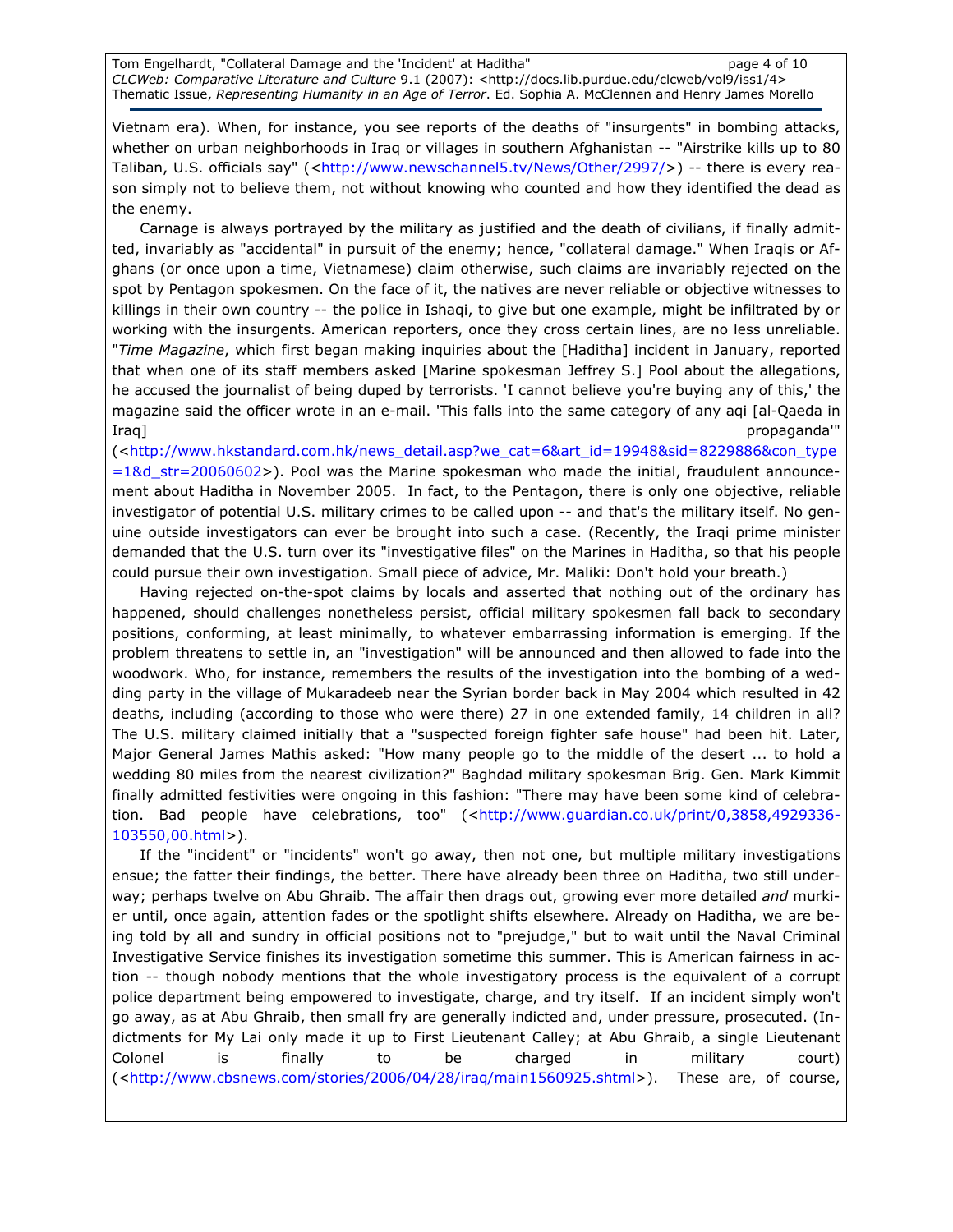Tom Engelhardt, "Collateral Damage and the 'Incident' at Haditha" bage 5 of 10 CLCWeb: Comparative Literature and Culture 9.1 (2007): <http://docs.lib.purdue.edu/clcweb/vol9/iss1/4> Thematic Issue, Representing Humanity in an Age of Terror. Ed. Sophia A. McClennen and Henry James Morello

the "few bad apples," as President Bush termed them (<http://www.villagevoice.com/news/0501,hentoff,59732,6.html>).

Another similarity between the My Lai moment and today is the degree to which language is policed by those in authority in order to separate whatever atrocity is under investigation from the warfighting around it. So President Nixon was quick to call My Lai an "isolated incident," particularly when compared to the "250,000 churches, pagodas, and temples" he claimed the Marines alone had built "for the people of Vietnam" (just as the Bush administration cites those schools we've constructed or repainted, and other kinds of "good news" the media supposedly refuses to report). When, back in My Lai days, General William R. Peers, heading the official Army investigation of the killings, had a press conference to present his findings, the Pentagon ordered him not to use the word "massacre"; only on threat of walking out was he allowed to refer to a "tragedy of major proportions." After that, the common term, as with Haditha today, would simply be "incident."

Back then, Army Secretary Resor claimed My Lai was "wholly unrepresentative of the manner in which our forces conduct military operations in Vietnam," sentiments regularly seconded by the media. In the case of Haditha, Chairman of the Joint Chiefs Peter Pace commented: "Clearly the individuals involved -- if they are responsible for the things they are being accused of -- have not performed their duty the way that 99.9% of their fellow marines have" (<http://news.bbc.co.uk/1/hi/world/americas/5032018.stm>). And that figure of 99.9% has been repeated across the spectrum of the American high command, civilian and military. Another thenand-now similarity: Responsibility never goes far up the chain of command, since all investigators are functionally sent down from that same chain of command. In fact, we know from My Lai that trials, if necessary, are well-planned out with media impact in mind. After all, cases like these are, as the Washington Post recently quoted a congressional aide saying, "a big public relations problem" (<http://www.washingtonpost.com/wp-dyn/content/article/2006/06/02/AR2006060201796.html>). In the My Lai case, the military command, with many potential defendants, made every effort to avoid

the spectacle of "two dozen or more American soldiers, including generals, lined up in the dock like a little Nuremberg." In discussions with the Justice Department, Pentagon officials emphasized that a "mass trial" was not an option. Instead, the accused were assigned to bases across the country where trial decisions would be made locally by each base commandant. A similar approach seems to have been taken for the scattered Abu Ghraib prosecutions. Above all, in the damage-control phase of such "incidents," what is being avoided is the phrase "war crimes."

Perhaps, however, what the "incidents" have in common -- and what they really tell us about the war in Iraq (as in Vietnam long ago) -- is this: In both Haditha and Ishaqi, the dead were largely or all civilian noncombatants: an aged amputee in a wheelchair holding a Koran, small children, grandparents, students, women, and a random taxi driver all died. These were the "collateral deaths" and what they held in common was simply their civilian-ness, and how civilian -- and so criminal -- war itself has become the become that the computation of the computation of the computation of the computation of the computation of the computation of the computation of the computation of the computation of the computation of the c

dyn/content/article/2006/06/02/AR2006060201796.html>).

We need a new language for this. "Collateral damage" is, of course, a Pentagon euphemism for unintentional or incidental destruction of property, facilities, or noncombatants that crept into our language in the Vietnam years and never left. Collateral means "of a secondary nature" or "subordinate," and "damage" is a description you would apply to wrecked or destroyed property, but not normally to the human body. Who, after all, would say, as a woman lay on the ground, shot through the head, that she had been "damaged." But there's a far deeper problem with the term. Since March 2003, almost 2,500 American soldiers, just over 200 troops from allied forces, and several hundred private contractors or mercenaries have died in Iraq (<http://antiwar.com/casualties/>). We have no idea how many insurgents, Iraqi soldiers, or militia members have died in that same period, though the number must be large indeed. But we do know one thing. In modern wars, especially those conducted in part from the air (as both Iraq and Afghanistan have been), there's nothing "collateral" about civil-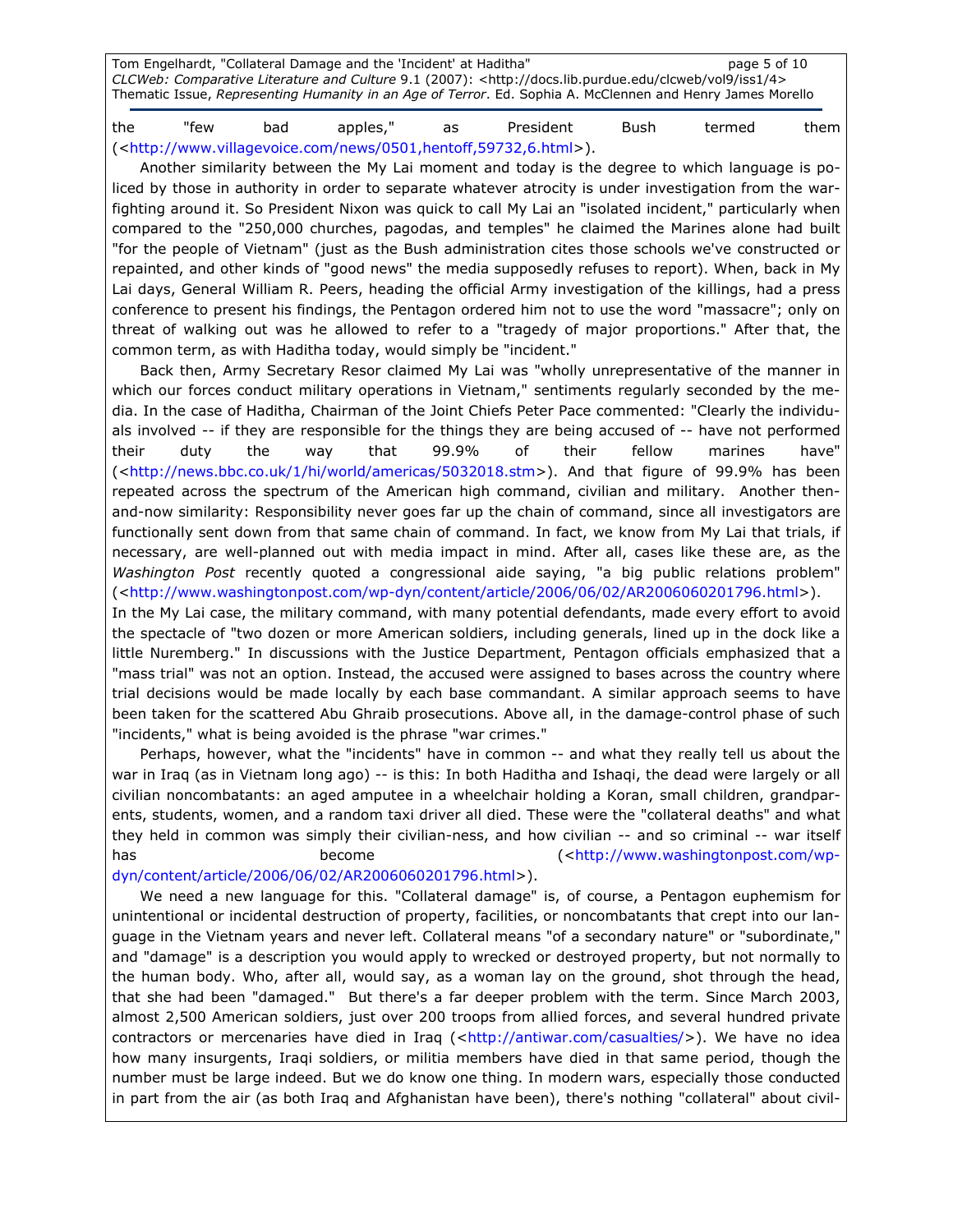Tom Engelhardt, "Collateral Damage and the 'Incident' at Haditha" bage 6 of 10 CLCWeb: Comparative Literature and Culture 9.1 (2007): <http://docs.lib.purdue.edu/clcweb/vol9/iss1/4> Thematic Issue, Representing Humanity in an Age of Terror. Ed. Sophia A. McClennen and Henry James Morello

ian deaths. If anything, the "collateral deaths" are those of the combatants on any side. Civilian deaths are now the central fact, the very essence of war. Not seeing that means not seeing war.

The lack of decent media coverage of the use of air power in Iraq and Afghanistan -- as in South Vietnam -- as well as artillery, tanks, cluster bombs, and the like, helps obscure both the widespread nature and the centrality of indiscriminate civilian death. At least we do see something of the odd brutal Haditha or My Lai or Ishaqi, when, sooner or later, it rises to the level of media attention. Killing civilians from the air, which automatically seems to fall into the category of "collateral" or "accidental," and never the criminal (no matter how often civilians die from it), is actually far more destructive and so far worse. It should, of course, be obvious that, if you are going to destroy what you believe to be a "terrorist safe house" in the middle of an urban neighborhood, noncombatants who just happen to be living in the environs will be "damaged" (<http://www.tomdispatch.com/index.mhtml?pid=2047>). The massacre at Haditha, which just made the covers of Time and Newsweek, is one of those singular stories of our 24/7 moment that briefly fills the frame of the screen (and the cover), sucking up all attention. In this way, the needs of our media, as presently organized, fit with the damage-control efforts of the Pentagon (although Donald Rumsfeld and his associates would surely be a good deal happier if the "incidents" at Haditha and Ishaqi had never surfaced in the first place).

If those horrific murders in Haditha become the mother of all "incidents," however, Iraq may not make more sense, but less. So let's widen the Iraq frame and take another look. Those 24 dead noncombatants are not, in fact, an "incident" at all, nor "isolated," nor -- another of those then-and-now terms -- an "aberration." Make no mistake, they are the essence of this war. From the beginning, the continual slaughter of civilians, as well as the destruction of civilian property and livelihoods, has been the modus operandi of the American invasion and occupation of Iraq. That most of it didn't happen eyeball-to-eyeball with revenge on the brain certainly made little difference to the many victims, nor should it make too much difference to us.

To be even more accurate, Iraqi civilians were dying long before the invasion of Iraq. Though exact numbers have been much argued about, there can be no question that the unsuccessful American (and British) strategy of strangling Saddam Hussein's regime via severely imposed UN sanctions caused the death rates of Iraqi children to soar before 2003. (<http://www.thenation.com/docprint.mhtml?i=20011203&s=cortright;

http://www.tomdispatch.com/index.mhtml?pid=226>). On March 20th of that year, Secretary of Defense Rumsfeld chose to begin the invasion of Iraq with a "shock and awe" campaign of American missile and air wizardry over Baghdad. He meant to shock and awe a waiting world of potential enemies with the news that we were to be the dominatrix of all history. At the same time -- all things for all men -- in one fell swoop the U.S. would also "decapitate" Saddam's regime in downtown Baghdad (and elsewhere). The results: Of fifty "decapitation attacks," as the slaughter that passed for war began, not a single one killed an Iraqi leader of even the most minor sort, but scores of Baghdadi civilians died (<http://www.commondreams.org/headlines03/1212-01.htm>). In just four of these attacks that Human Rights Watch was able to investigate, 42 noncombatants were killed and many more wounded. One early missile attack was on "a civilian Baghdad restaurant where faulty U.S. intelligence suggested that Hussein might be having dinner," reports journalist Robert Parry (<http://www.hrw.org/reports/2003/usa1203/4.htm>). "As it turned out, Hussein was not there, but the attack killed 14 civilians, including seven children" (<http://www.consortiumnews.com/2006/052906.html>). Not quite Haditha numbers, but close enough; and this would set the tone in "accidental" death for the "liberation" of Iraq that was to follow. It simply never ended.

The invasion itself was largely a military slaughter (as, for anyone who remembers the Highway of Death out of Kuwait, Gulf War I was too). Cluster bombs and depleted-uranium weaponry were left in our wake. We took Baghdad and then let Iraqis loot the city's infrastructure without raising a finger except to guard the Oil Ministry. American troops stood idly by while, at the National Museum and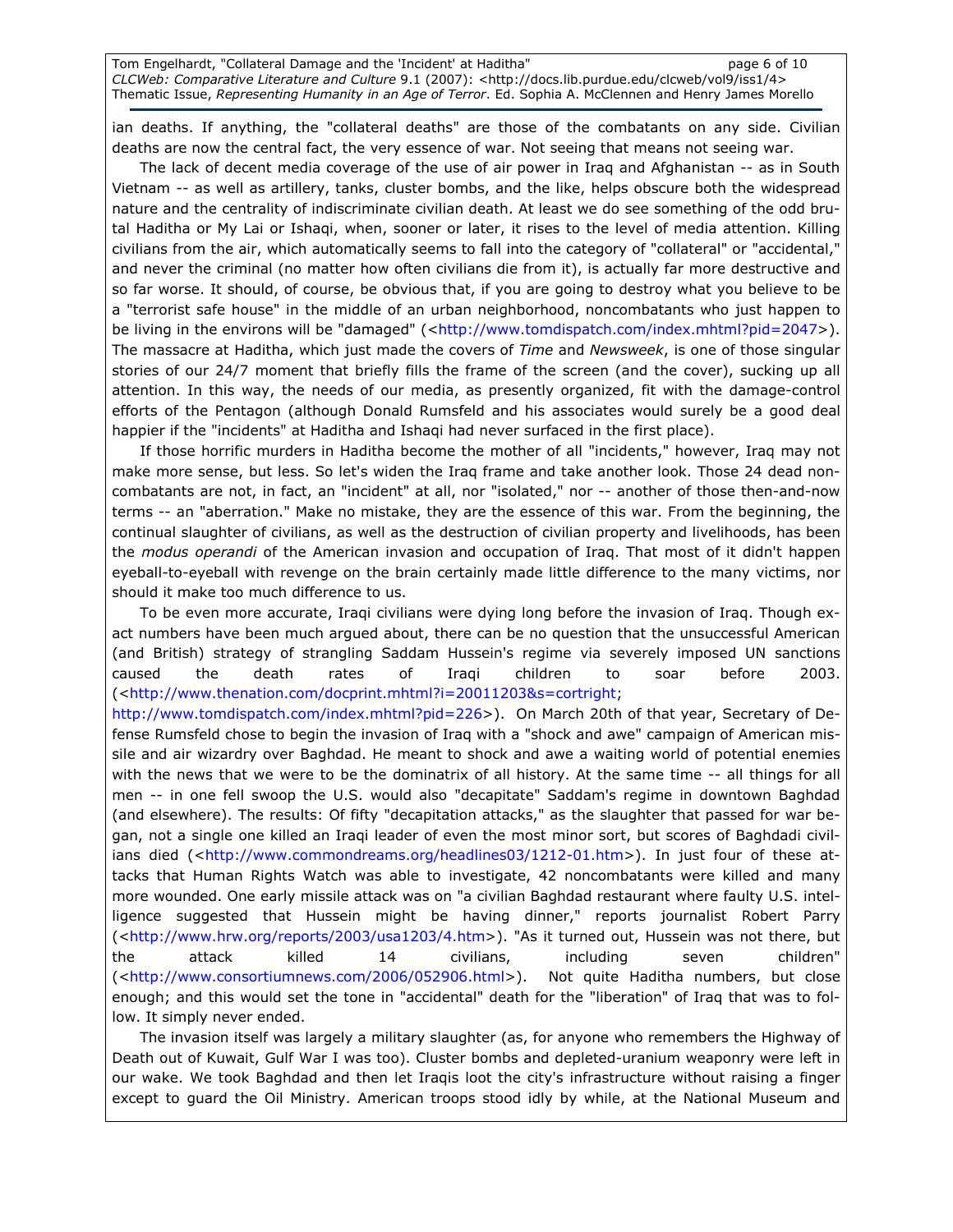Baghdad's grand libraries and archives, untold national treasures burned to a crisp and art work of every sort from the origins of humankind was stolen or destroyed. (This represented, of course, cultural death.) (<http://www.tomdispatch.com/index.mhtml?pid=4710>).

Before the invasion was over, civilian journalists started dying from coalition "accidents." From early on, checkpoints were set up, manned by jumpy, ill-trained American troops, convinced that Iraq was indeed a land of al-Qaeda terrorists -- talk about self-fulfilling prophesies -- and Iraqi civilians started dying at them (<http://www.latimes.com/news/nationworld/nation/la-napalestine27apr27,1,3288656.story?coll=la-headlines-nation&ctrack=1&cset=true>). Just last week at a checkpoint in Samarra, Nahiba Husayif Jassim, pregnant, in labor, and being rushed to a hospital by her brother, as well as her cousin Faliha Mohammed Hassan were shot and killed at such a checkpoint. "The U.S. military is investigating..." Each "incident," another "accident" (<http://www.cnn.com/2006/WORLD/meast/05/31/iraq.main/>).

As the President prepared to land on the deck of an aircraft carrier off San Diego and declare "major combat operations ended," American soldiers occupying a school in Fallujah, fired into an angry crowd, killing 10 to 13 people and wounding perhaps 75. Another "incident." (The Americans claimed they had been fired upon.) Just last week, American troops in our other war in the capital of Afghanistan fired into a similarly angry crowd after an out-of-control American vehicle ploughed into cars and killed at least one Afghan. (Typically, American spokesmen first claimed that the Americans had fired over, not into, the crowd in Kabul; then, under the press of evidence, reversed themselves.) From 2003 to now, it's been all accidents all the time <(http://www.einnews.com/iraq/newsfeed-iraqaccidents>).

Soon enough, American troops launched extensive urban raids to root out a growing insurgency in which doors were busted in and civilians killed. All of them unfortunate "incidents." Tens of thousands of liberated Iraqis were soon arrested, put into squalid jails, some tortured and humiliated in especially gruesome ways; a few were murdered -- by oversight or accident. We destroyed three-quarters of the city of Fallujah and regularly loosed our air force on the downtowns and neighborhoods of largely Sunni cities from Ramadi to Samarra as well as the Shiite city of Najaf and Sadr City, the vast Shiite slum in Baghdad. Sometimes these were proclaimed "targeted" strikes, with smart bombs being used on "terrorist safe houses." Civilians who nonetheless insisted on dying did so accidentally (<http://www.sfgate.com/cgi-

## bin/article.cgi?file=/chronicle/archive/2006/01/22/ING9UGQ2701.DTL>).

We reconstructed the country by deconstructing it. We were unable to deliver potable water, or significant electricity, or repair sewage systems already badly damaged by Gulf War I and the sanctions that followed. More civilians got sick, more died. We couldn't deliver jobs and tried to cut down on Saddam-era state-delivered rations. More childhood malnutrition, more deaths. Unemployment remained sky-high. Less money, less ability to care for families, more deaths. In the process, a raging insurgency as well as a *jihadi* car-bombing campaign of Zarqawi-style terrorism grew in Sunni areas, while death-squad-style torture-and-execution murders of vast numbers of Sunnis and Shiites signaled a growing civil war. This finally brings us to the 24 dead noncombatants in Haditha (and any of the other Hadithas that haven't made it into the news). Yet more "incidents," yet more death.

The upshot of all of this is the central fact of the war: a staggering civilian death toll impossible to calculate. Early on, a group of Iraqi academics and political activists tried to study the question of civilian casualties, consulting with hospitals, gravediggers, and morgues, and came up with the figure of 37,000 civilian deaths just between March 2003 and October 2003 (<http://english.aljazeera.net/NR/exeres/66E32EAF-0E4E-4765-9339-594C323A777F.htm>). A careful study published in the British medical journal the Lancet in October 2004 suggested a figure of 100,000 or more civilian "excess deaths" (<http://www.globalresearch.ca/articles/LAN410A.html>). Iraq Body Count, an organization which relies largely on Western media reports of civilian casualties for its count, now offers 38,000-42,000 as a conservative but confirmed range of noncombatant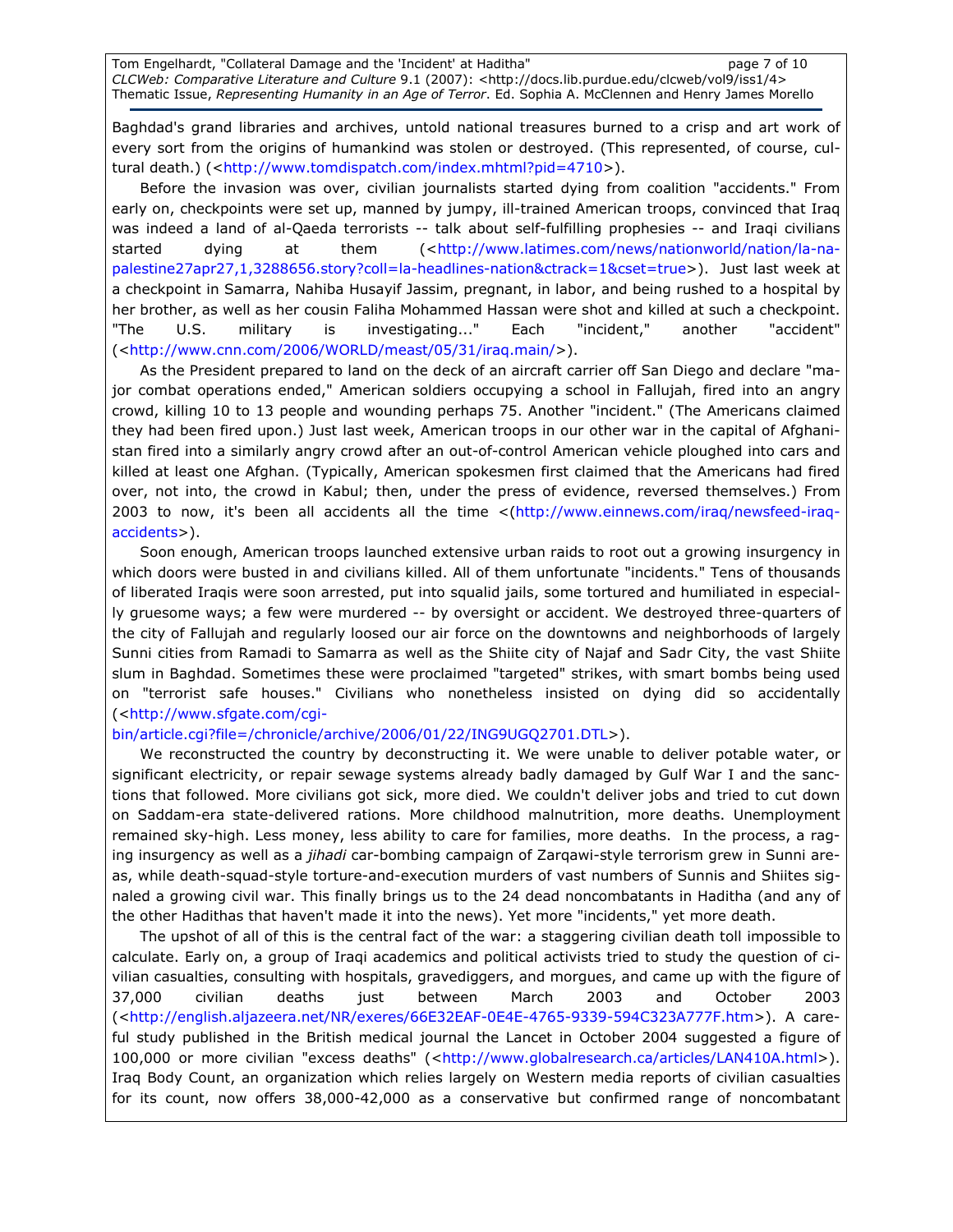Tom Engelhardt, "Collateral Damage and the 'Incident' at Haditha" bage 8 of 10 CLCWeb: Comparative Literature and Culture 9.1 (2007): <http://docs.lib.purdue.edu/clcweb/vol9/iss1/4> Thematic Issue, Representing Humanity in an Age of Terror. Ed. Sophia A. McClennen and Henry James Morello

deaths ("civilians reported killed by military intervention in Iraq" including in "insurgent and terrorist attacks" <http://www.iraqbodycount.org/background.php>).

But what does any of this mean when most of Iraq is beyond the view of the media, when many deaths may never be reported at all. Louise Roug of the Los Angeles Times, for instance, reports that this May, "1,398 bodies were brought to the central morgue [in Baghdad], according to Ministry of Health statistics, 243 more than April." In other words, the two-month total for Baghdad's central morgue alone was 2,553 victims of "shootings, stabbings and other violence." And note that this doesn't include either dead Iraqi soldiers or dead civilians who were victims of explosions (including suicide bombings)! Put another way, "since 2003, at least 30,240 bodies have been brought to the morgue, the vast majority of them shot by gunmen who are seldom caught or prosecuted" (<http://www.sfgate.com/cgi-bin/article.cgi?file=/c/a/2006/06/04/MNGBSJ89RK1.DTL>). And remember, that's just certain categories of death in Baghdad. Though there is no way to know the real figures on invasion and occupation-related civilian deaths in Iraq, they are the essence of what's happened. They are both modern war and a crime. Given the history of war (and of American warfare) in the last half of the last century, they were largely predictable. They represent neither a set of isolated incidents, nor collateral damage, nor -- over three years later -- can they be ascribed to accident. Neither can Haditha.

Under the pressure of a strengthening Sunni insurgency which has gained some control over large parts of al-Anbar province, the Bush administration, instead of drawing down American forces, has just called in reinforcements -- the 1,500 troops of the 1st Armored Division, kept in reserve in Kuwait. Let me suggest that, if these troops garrison Ramadi or move on Haditha or Ishaqi or Tal Afar or any other rebellious community, certain things are predictable -- and there will be nothing accidental about them: More IEDs will go off under American vehicles; more Americans will die without eyeballing the enemy; more angry, frustrated, increasingly feral troops on their third, fourth, or fifth tours of duty, with a sense that every Iraqi anywhere in sight is an enemy, will act accordingly. We already know what will happen. More civilian bodies, more atrocities, more horrors, and Ramadi, Haditha, Ishaqi and other such communities will not be subdued in the process. The only thing that can possibly alter this course of events isn't to send our soldiers back to morals school for Intro 101B in "core warrior values" -- at the next Haditha, maybe they'll just send in the planes -- but to begin to end the hapless American occupation of Iraq, to ratchet the war down, not up (<http://www.cnn.com/2006/WORLD/meast/06/01/military.training/>). Our President, in March 2003, just couldn't resist opening the Pandora's Box of Iraq. Since then, from that box has emerged every horror with which we are now familiar. Unlike in Greek myth, however, at the bottom of the box wasn't Hope, but another H-word: Haditha.

The Bush administration ran its numbers quickly after the Haditha story broke big-time in the media -- and word of those numbers went around fast. In fact, in the last week, was there a major military or civilian Pentagon figure who didn't manage to use them? Here's a sampling:

Secretary of Defense Donald Rumsfeld: "We know that 99.9 percent of our forces conduct themselves in an exemplary manner. We also know that in conflicts things that shouldn't happen, do happen" (<http://www.house.gov/inslee/issues/iraq/index.html>); Army Lt. Gen. Peter Chiarelli, commander of multinational forces in Iraq: "The allegations of Haditha are troubling to all of us [but] out of those 150,000 soldiers, I'd dare to say that 99.9 percent of them are doing the right thing" (<http://www.washingtonpost.com/wp-dyn/content/article/2006/06/01/AR2006060101808.html>);

Army Brig Gen. Donald Campbell, chief of staff for Multi-National Corps-Iraq: "While the bulk of our forces, 99.9 percent, serve with honor, there are a small number of individuals who sometimes choose the the wrong wrong the path"

(<http://www.estripes.com/article.asp?section=104&article=36736&archive=true>).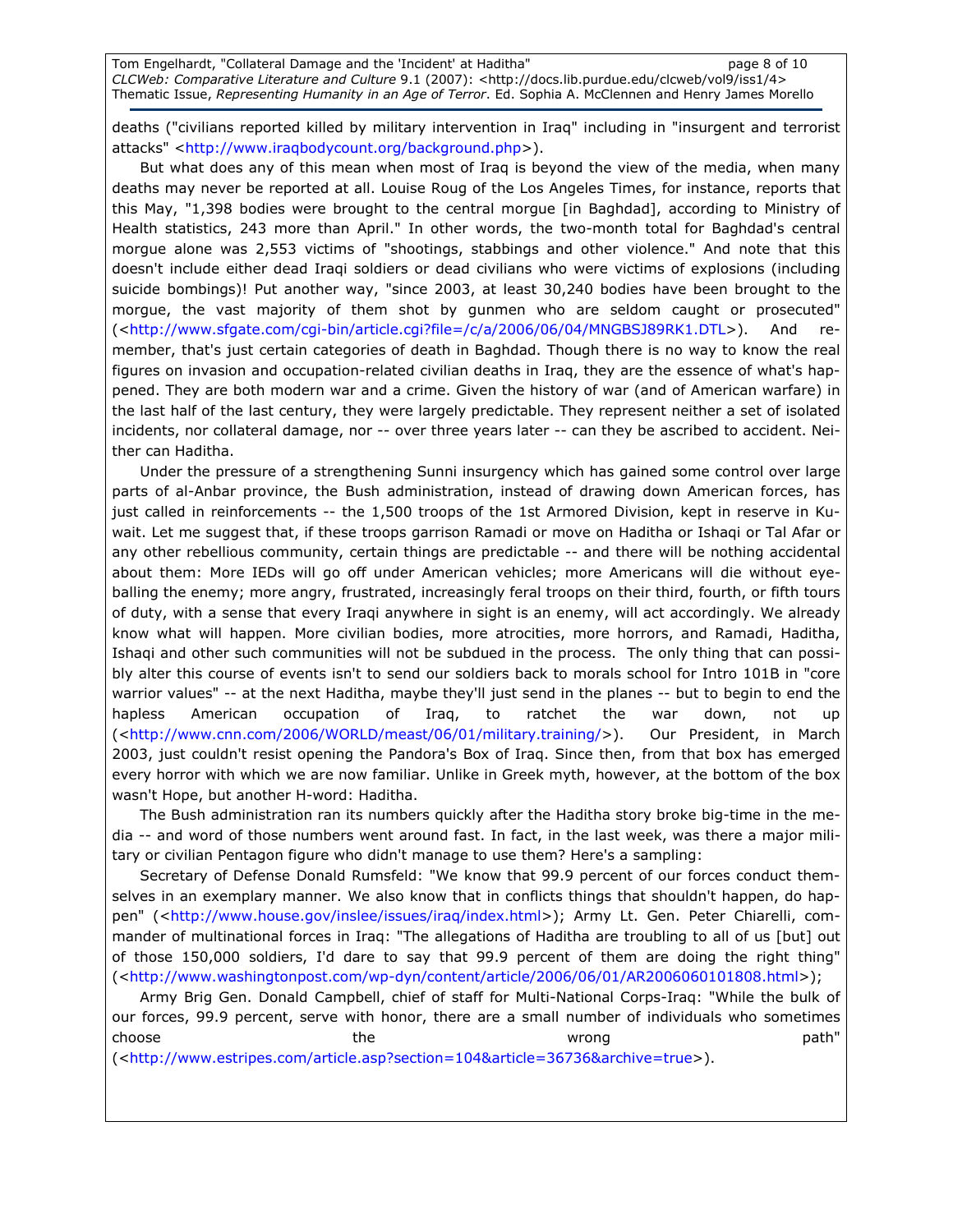Tom Engelhardt, "Collateral Damage and the 'Incident' at Haditha" bage 9 of 10 CLCWeb: Comparative Literature and Culture 9.1 (2007): <http://docs.lib.purdue.edu/clcweb/vol9/iss1/4> Thematic Issue, Representing Humanity in an Age of Terror. Ed. Sophia A. McClennen and Henry James Morello

Chairman of the Joint Chiefs of Staff Gen Peter Pace: "Clearly the individuals involved -- if they are responsible for the things they are being accused of -- have not performed their duty the way that 99.9% of their fellow marines have" (<http://news.bbc.co.uk/1/hi/world/americas/5032018.stm>).

Marine Commandant Gen. Michael Hagee: "Regardless of the outcome of these investigations, 99.9 percent of the servicemen and service women are doing what we expect them to do" (<http://www.cbsnews.com/stories/2006/06/04/iraq/main1680094.shtml>).

MNFI (Multinational Forces) spokesman in Iraq: "Defended the record of the US-led troops in Iraq, saying that '99.9 per cent of all men and women' in the forces adhere to the highest standards and any violations will be punished" (<http://www.ft.com/cms/s/1f0212a6-f1bc-11da-940b-0000779e2340,dwp\_uuid=c1a5b968-e1ed-11d7-81c6-0820abe49a01.html>).

Okay, but that's where they all stop. Now, let's do the rest of the math for them. If Rumsfeld and others are right, then only .1% of American forces in Iraq have not conducted themselves in "an exemplary manner," did not do "the right thing," serve "with honor," or "adhere to the highest standards." Let's assume, despite Lt. Gen. Chiarelli's figure above, that there are actually about 135,000 American troops in Iraq at the moment. That means that only 135 of them are not doing "the right thing," etc. If it's only the Marines, who make up less than one-quarter of our troops in Iraq, the figure is obviously far lower. It seems the military won't need to invest in many teachers for that "core warrior values" retraining of theirs, given such numbers.

 "The Marine Corps issued a directive to its generals telling them not to discuss details of the Haditha case because such comments could compromise 'the integrity of the investigative and legal processes"" (<http://www.prospect.org/horsesmouth/2006/06/post\_53.html>).

 Chairman of the Joint Chiefs of Staff Gen Peter Pace: "I understand it's going to be a couple of more weeks before those investigations are complete and we should not prejudge the outcome" (<http://www.jcs.mil/chairman/speeches/060529interview\_CNNAmericanMorning.html>).

 Secretary of Defense Donald Rumsfeld: "We don't know what -- quite what happened there [at Haditha] yet, and it strikes me that it's appropriate to get the facts and see what took place. We in the United States hold our forces to a very, very high standard, and it's proper that we should. And General Hagee is out meeting with the Marines and talking to them about this subject. And I don't know that I could add anything else. Furthermore, it's not proper for me to discuss these types of things since I'm in the chain of command, and there is a legal phrase called 'command influence,' which if I say something by mistake, it could adversely affect the outcome of a trial, for example, in one way or another, either favorably to a defendant or unfavorably to a defendant. And I wouldn't want to be involved in anything like that, so I am not going to get beyond what I've suggested" (<http://www.military.com/NewsContent/0,13319,99154,00.html>).

 White House spokesman Tony Snow: "Because the Marines are actually conducting an inquiry and it's a very vigorous one. I would ask you to suspend any judgment about what happens. I mentioned this morning that there are two tracks. Number one is what happened with the reporting of the incident, and what happened. And the Marines are taking both of those very seriously and they're proceeding very aggressively. So I think rather than trying to prejudge it -- the second thing, and this is equally important, is that when you have an ongoing criminal proceeding, to try to characterize it on my part or anybody within the chain of command within the Department of Defense could very well prejudice and injure any attempts to engage in a prosecution should it be necessary. So you've got to be very careful about how you do this" (<http://www.whitehouse.gov/news/releases/2006/05/20060531-4.html>).

 Baker Spring, a military expert at the Heritage Foundation: "If soldiers [or Marines] are acting inconsistently with these requirements, there's no doubt the military will take disciplinary actions. It's always wrong to prejudge the outcome of this procedure" (<http://www.military.com/NewsContent/0,13319,99154,00.html>).